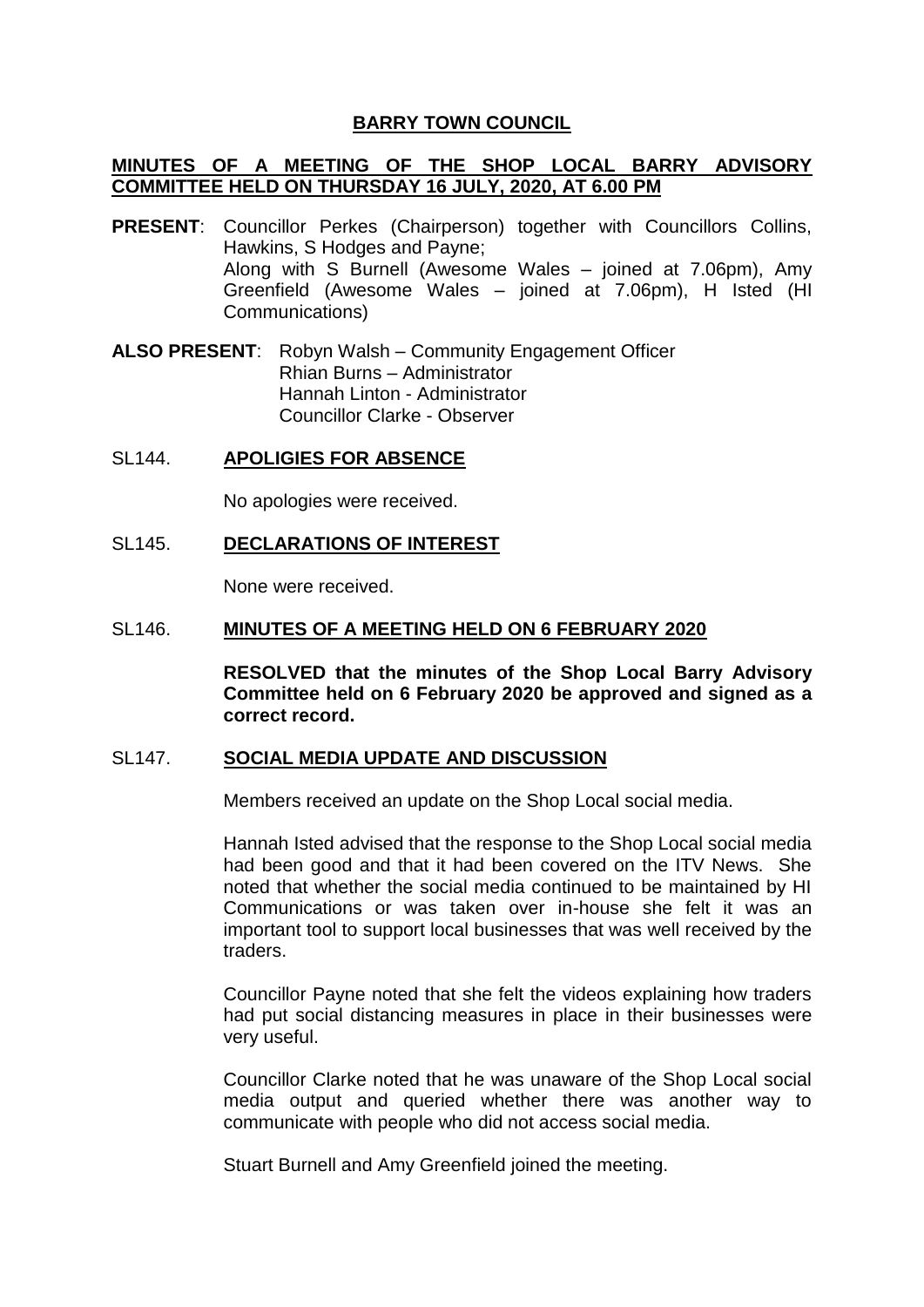The Community Engagement Officer advised that she was working on a Marketing and Communications Strategy which would identify different ways to communicate with the community. She added that social media was a powerful communication tool with a relatively low cost to reach comparison.

Councillor Perkes noted that the Shop Local social media pages were the most successful of all the Barry Town Council social media streams.

Councillor S Hodges noted that she felt social media was very important at the moment. She added that many people were unsure of how safe it is to return to the high street and that businesses with a digital presence were better placed to survive the situation. She further noted that she felt natural growth on social media could not be relied upon and that a larger budget should be procured in order to advertise the town both through social media and through the press.

The Community Engagement Officer advised that she had received feedback from traders that the Shop Local social media pages were appreciated by them and were found to be beneficial.

Hannah Isted noted that there was a lot of support for older people to assist them in becoming more digital. She added that she had worked with a trader to make sure the businesses website was suitable for the older demographic of customers who had been reliant on deliveries during the lockdown period and beyond.

Councillor Perkes noted that the Vale of Glamorgan Council ran projects to assist older people to use digital communication and suggested linking in with any of their projects where possible.

Councillor Payne advised that she would be interested in finding out which businesses in Barry had not survived this period.

Councillor S Hodges noted that she felt it was important for any information to be gathered as quickly as possible in order that action could be taken swiftly.

### **RECOMMENDED:**

- **1. To a meeting of the Sustainable Barry Working Group on Monday 20 July 2020 that an increased budget be sought for promotion of the town both on social media and through the press.**
- **2. That any resolutions from this item are agreed through the Urgent Action process with Group Leaders in order to ensure a swift response.**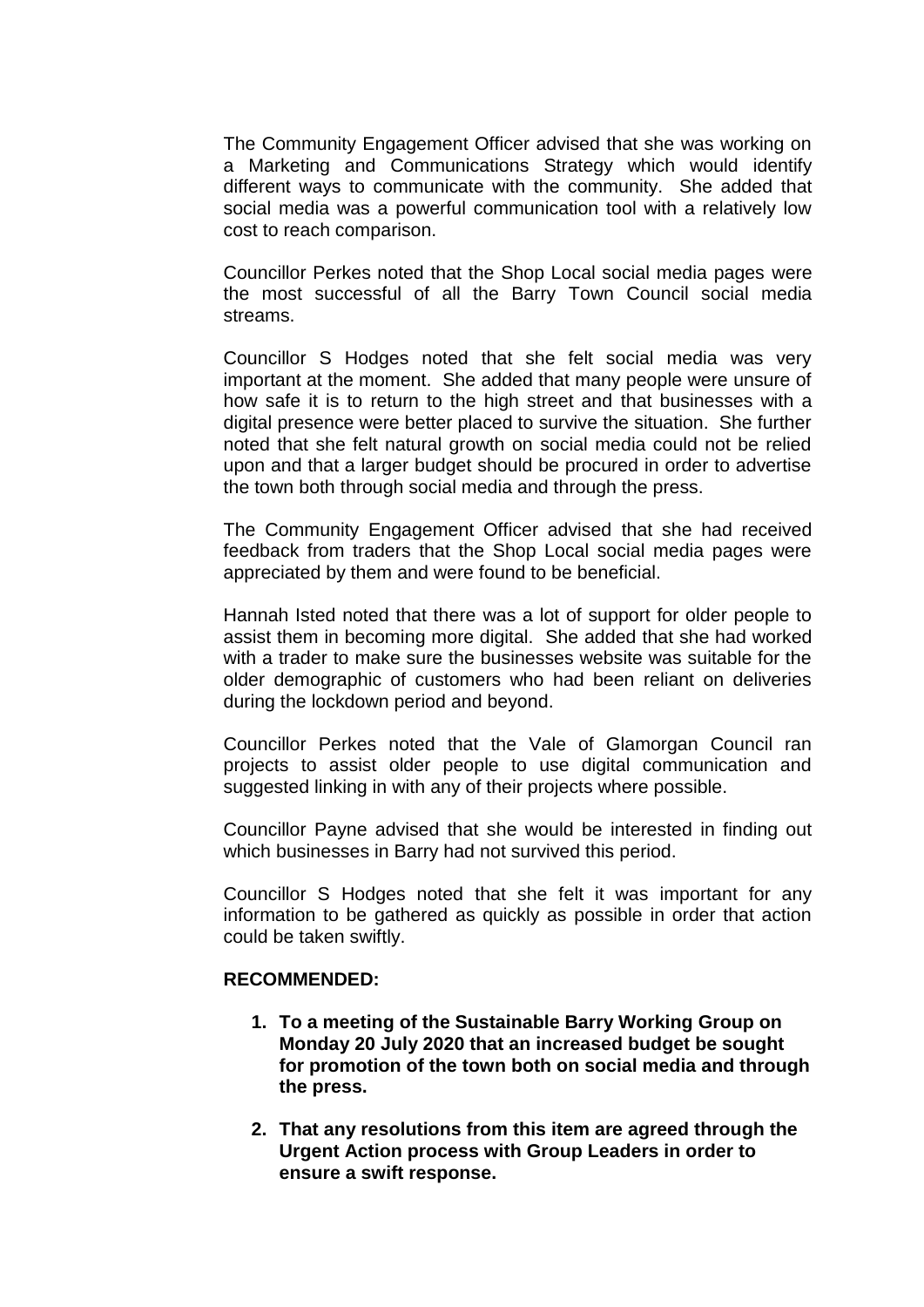### SL148 **CHAIR UPDATE – DISCUSSION AT SUSTAINABLE BARRY WORKING GROUP**

The Chair advised that it had been very useful for Members of the Shop Local Barry Advisory Group to attend the Sustainable Barry Working Group. She felt that it was important for the Shop Local Group to feedback on how best budgets could be repurposed in order to support the traders in the recovery.

Councillor S Hodges noted that ideas from the traders were necessary in the decision making process and that budgets needed to be identified. She reiterated that this must be done swiftly with decisions agreed by Urgent Action if necessary.

Councillor Clarke advised that he had attended a Vale of Glamorgan Council Resilience Meeting and had felt there had been a lack of cohesion between the approaches of the Vale of Glamorgan Council, the wishes of the traders and the needs of the public.

Amy Greenfield noted that she felt communication from the Vale of Glamorgan Council regarding what measures would be put in place and when had been poor. She advised that the traders would be behind any measures that would help to create a safe shopping environment but felt they had been put in a situation where they were struggling to support measures they did not agree with.

Councillor S Hodges queried whether there was any way to quickly survey traders for ideas on what response they would favour. She also noted it would be helpful to have guidance from Welsh Government on what could feasibly be done in terms of outdoor events.

Councillor Payne suggested signage be placed in the shopping areas outlining the rules and restrictions in place.

Councillor Clarke advised that it may be possible to access funds through the Vale of Glamorgan Resilience Committee for any projects that were put forward.

The Community Engagement Officer noted that with regulations changing and updating so rapidly it was difficult to plan for future events.

# **RESOLVED:**

**1. That the Community Engagement Officer contacts traders to survey their ideas and feedback on what response would be most beneficial.**